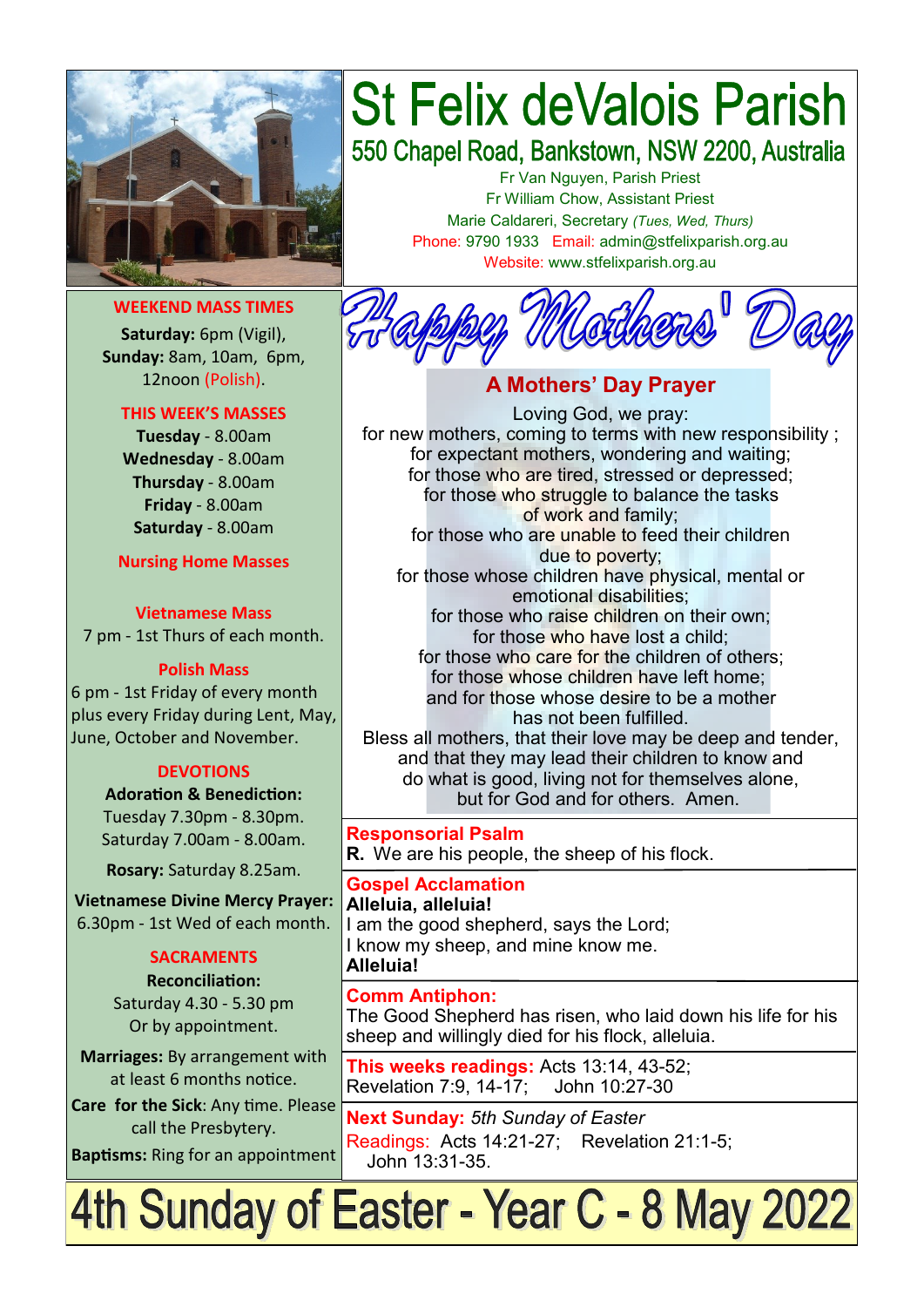## **Would you like to become a Catholic?**

We have a commenced a new program to prepare people who would like to become Catholic. This program is called the Rite of Christian Initiation of Adults (RCIA program). If you know someone who wants to become a Catholic or if you want to learn more about Catholicism it is still possible to join. Please see one of the priests after Mass or contact the Parish Office.

## **1st Holy Communion - Registrations open**

First Holy Communion for candidates in Year 4 and above will be celebrated this year on Sunday 19th June. If you would like your child to celebrate this Sacrament please complete a registration form which can be found in the Church foyer. The first compulsory Parents Meeting will be held in the Church on Tuesday 10th May. Please ensure all registrations are returned to the Parish Office before the first meeting.

## **CWF May Parish Appeal**

CWF May Parish Appeal The Charitable Works Fund (CWF) May Appeal is happening this weekend and we need your help. The devastation of the last two years has especially taken its toll on the most vulnerable in Sydney: those facing unemployment, homelessness, mental health concerns, and more. Special envelopes are available at the parish. Alternatively, you can learn more and donate securely at www.ourfaithourworks.org/cwf. Donations of \$2 or more are tax deductible.

## **Return and Earn - Collection Bin Ended**

The Return and Earn blue bin providers have advised that they are no longer servicing our area and the bins have been taken away.

We greatly appreciate your contributions in the past but please do not leave any more empty containers at the Church as we no longer have the Return and Earn service. Thank you.

## **Children & Young People's Participation in Catholic Communities Guide**

The Archdiocese of Sydney together with the Dioceses of Parramatta and Broken Bay have worked together to create the Children & Young People's Participation in Catholic Communities Guide.

This guide helps inform all adults within the Catholic Community with information on how to provide children and young people with an opportunity to experience meaningful contributions to decision making, to be heard and to be taken seriously. You can download a copy of this resource from the Safeguarding website www.sydneycatholic.org/safeguarding-and-child-protection/

## **PLANNED GIVING PROGRAM REQUEST FORM**

#### **Would you like to become a regular contributor to the Parish?**

If so, please fill in this slip and return it to the Parish Office. Otherwise send an e-mail with your details to Marie at admin@stfelixparish.org.au

| Name                                  |                                               |                                                     |  |  |  |
|---------------------------------------|-----------------------------------------------|-----------------------------------------------------|--|--|--|
|                                       |                                               |                                                     |  |  |  |
| $F$ mail $\cdot$                      |                                               |                                                     |  |  |  |
| <b>WOULD LIKE</b><br><b>ENVELOPES</b> | WOULD LIKE TO CONTRIBUTE<br>USING CREDIT CARD | WOULD LIKE TO CONTRIBUTE<br><b>VIA DIRECT DEBIT</b> |  |  |  |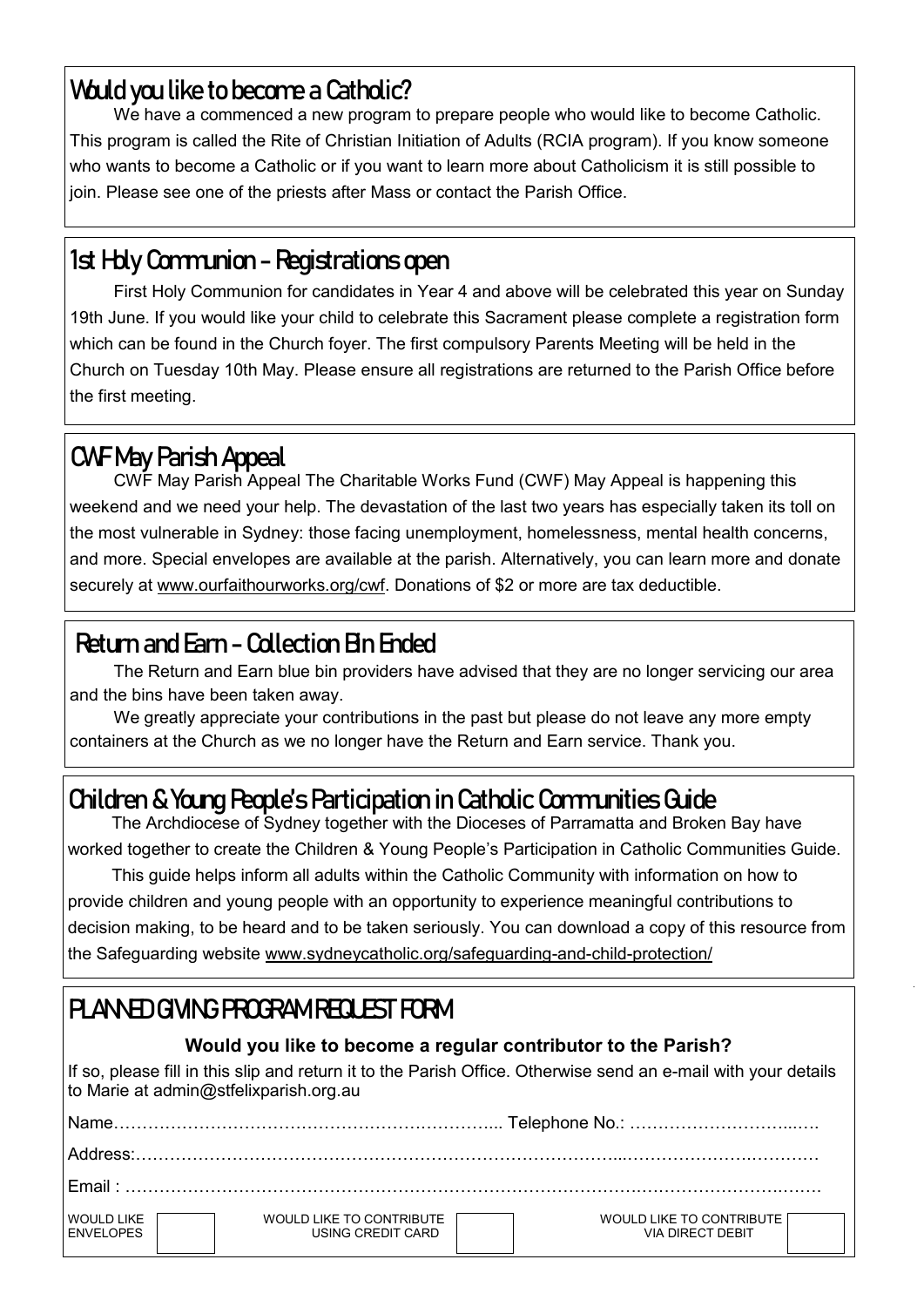One with God

Reflection Not only can we recognize family members' voices, we can also read the tone of their voices and know something about how they are feeling. In our relationship with Jesus, we know Jesus' voice and are called to follow. Jesus doesn't just bring us closer to the Father, Jesus puts us directly into contact with God the Father, removing all distance between us. In the Gospel of John, Jesus identifies so closely with the Father that he tells us that they are one—not just close, but actually one. Knowing Jesus means knowing the Father.

Read with your family today's Gospel, John 10:27-30. Ask your family members to talk about some ways that Jesus brings them closer to God and closer to one another. Pray together the *[Acts of Faith,](https://www.loyolapress.com/catholic-resources/prayer/traditional-catholic-prayers/prayers-every-catholic-should-know/act-of-faith) [Hope,](https://www.loyolapress.com/catholic-resources/prayer/traditional-catholic-prayers/prayers-every-catholic-should-know/act-of-hope) and [Love.](https://www.loyolapress.com/catholic-resources/prayer/traditional-catholic-prayers/prayers-every-catholic-should-know/act-of-love)*

Act of Faith - *O my God, I firmly believe that you are one God in three divine Persons, Father, Son, and Holy Spirit. I believe that your divine Son became man and died for our sins, and that he will come to judge the living and the dead. I believe these and all the truths which the holy Catholic Church teaches, because you have revealed them, who can neither deceive nor be deceived. Amen.* 

Act of Hope - *O my God, relying on your infinite mercy and promises, I hope to obtain pardon of my sins, the help of your grace, and life everlasting, through the merits of Jesus Christ, my Lord and Redeemer. Amen.* 

Act of Love - *O my God, I love you above all things with my whole heart and soul, because you are all good and worthy of all my love. I love my neighbour as myself for the love of you. I forgive all who have injured me and I ask pardon of those whom I have injured. Amen.* 

*© Copyright Loyola Press All Rights Reserved. Used with permission. [www.loyolapress.com](http://www.loyolapress.com)*

#### **Mass Intentions:**

**Recently Deceased:** Sandra Whaites (nee Goodwin)

**Anniversary:** Sosefina & Filimino Tuimaoe; Toma Nguyen Van Chung

**Deceased:** Maria Mun; JB Nghi; Maria Ngo; Theresa Nga; Rosa Nguyet; Anna Doran; Fahme Abdul Ahad; Madalena Ng T K Oanh; Micae Ng V Noi; Lucia Duong T Thuy Hong; Matino Duong V Qui

**Sick:** Tom Quilty, Jason Timbs & Bart Hennely, Dau (Xuan); Gerard Go; Fatima Fernandes; Marian Periera; baby Alan Dien Quan Nguyen; Monina Rodriguez Pineda; Tenshi Asriel Magdaleno Arcenas; Maria Carta; Teresita Martinez; Maria Kovatsun; Frannie; Madelyn Nicole; Jun Ibarra; Abida Gill; Vo Van Kiet; Maria Bui Thi Don; Josette Ackad; Nivea Wani; Diana Emilie Perez; Billy; Lagi Amoa; Clarence Ally; Jane Aquino; Glory Bereira; Jenny; Hoa Mai; Wayne Waters; Rosa House; Nivea Wanigesekera; Annick Duval; Henriette Tam Tinh Lam; Phyllis Vujkovic; Laura Malss; Rita Gattellari.

| <b>Weekly Rosters</b>  |                |                         |                        |                      |  |                                                                                                                    |               |  |  |  |  |
|------------------------|----------------|-------------------------|------------------------|----------------------|--|--------------------------------------------------------------------------------------------------------------------|---------------|--|--|--|--|
| 8 MAY                  |                |                         |                        |                      |  |                                                                                                                    |               |  |  |  |  |
| Reader 1               |                | Gloria Booby            | <b>Philip Castillo</b> |                      |  | Emanuela Viner                                                                                                     | Nhung Bui     |  |  |  |  |
| Reader 2               |                | <b>Emmanuel Icard</b>   | Ligaya Castillo        |                      |  | Mary O'Hea                                                                                                         | Harriet Owusu |  |  |  |  |
| Acolyte                |                | Joseph Bui (A)          | An Dang (A)            |                      |  | Martin Tran (A)                                                                                                    | Thanh Vu (A)  |  |  |  |  |
| Choir                  | <b>St Anne</b> |                         | <b>SSOG</b>            |                      |  | Jessica Nohra                                                                                                      | Elias         |  |  |  |  |
| <b>15 MAY</b>          |                |                         |                        |                      |  |                                                                                                                    |               |  |  |  |  |
| Reader 1               |                | <b>Patrick Abourizk</b> | Kiara Asuzu            |                      |  | Helen Vujevic                                                                                                      | Anthony Tran  |  |  |  |  |
| Reader 2               |                | Gloria Booby            |                        | <b>Maxwell Asuzu</b> |  | <b>Emanuela Viner</b>                                                                                              | $\epsilon$    |  |  |  |  |
| Acolyte                |                | Joseph Bui (A)          |                        | An Dang (A)          |  | Anthony Joseph (A)                                                                                                 | Thanh Vu (A)  |  |  |  |  |
| Choir                  | St Anne        |                         | <b>SSOG</b>            |                      |  | <b>St Felix</b>                                                                                                    | Elias         |  |  |  |  |
|                        |                | 8 May                   |                        | 15 May               |  | Notes:                                                                                                             |               |  |  |  |  |
| <b>Altar Society</b>   |                | Group 2                 |                        | Group 3 (see notes)  |  | SSOG: Singing Servants of God<br><b>SMMC: St Mary Mackillop's Choir</b><br>Group 3: Youth Group, Tram Vu (Florist) |               |  |  |  |  |
| <b>Church Cleaners</b> |                | Polish Group            |                        | El Shaddai Group     |  |                                                                                                                    |               |  |  |  |  |
| <b>SVDP</b>            |                | D Rodrigues             |                        | Andrew Nguyen        |  |                                                                                                                    |               |  |  |  |  |